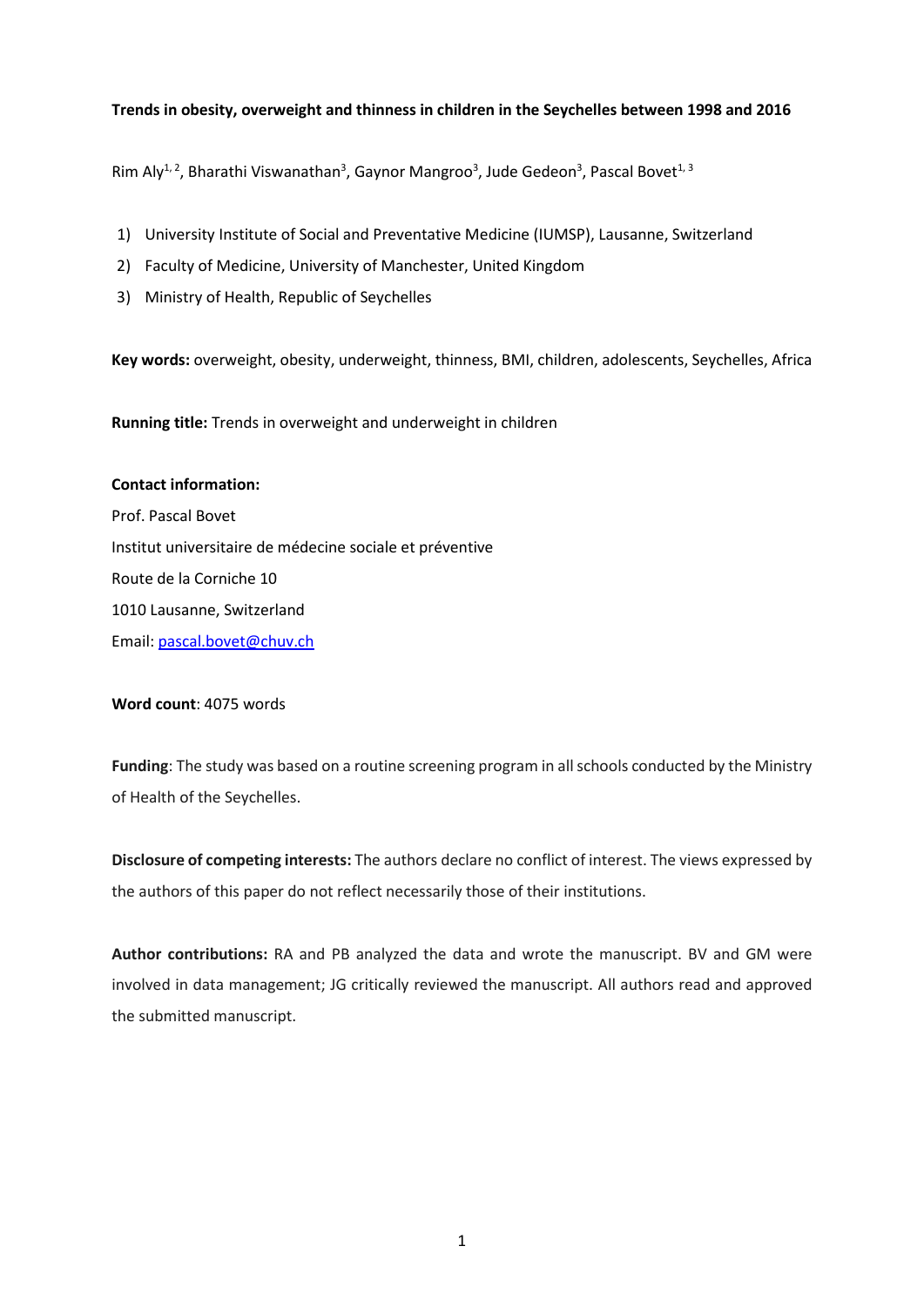## **Key points**

# **What is already known about this subject?**

- The prevalence of children and adolescents with overweight and obesity is increasing, often concomitant with a persistent burden of underweight
- While data for infants and adults exist in many countries, few studies have assessed the secular trends of children and adolescents with overweight or underweight in low and middle income countries
- WHO Member States have agreed on a target of 0% increase in the prevalence of overweight and obesity between 2010 and 2025 in both adults and adolescents

# **What does the study add?**

- Based on yearly school-based surveys between 1998 and 2016, the prevalence of children and adolescents with overweight and obesity has markedly increased in the Seychelles
- The distribution of BMI was increasingly skewed over time, with increasing prevalence of obesity and morbid obesity, modest or null increase in BMI in a substantial proportion of the population, and a continued prevalence of underweight
- The uneven increase of BMI over time in the population underlies the need to study child growth trajectories and their associated determinants in order to tailor weight control strategies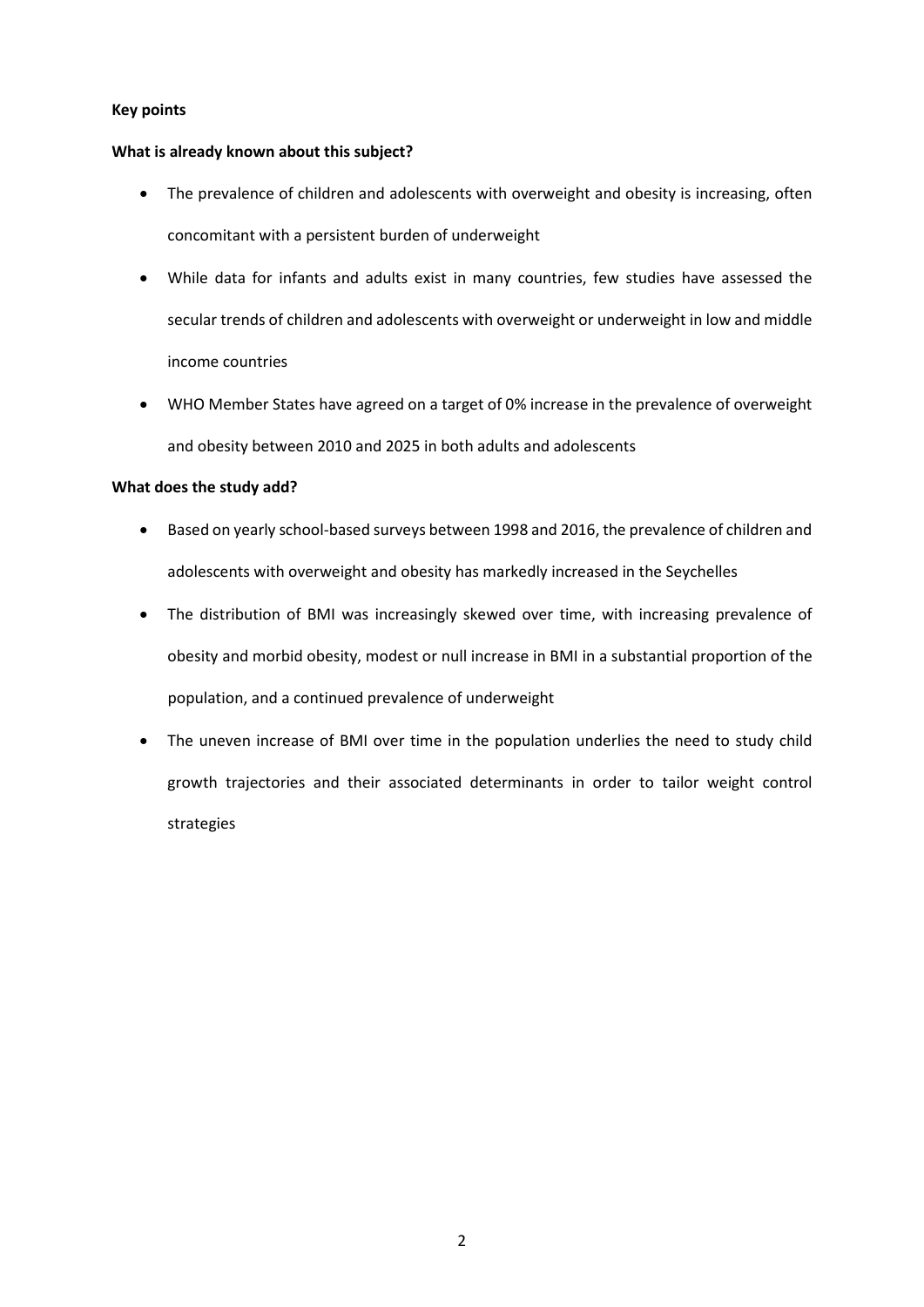## **Abstract**

**Objective:** We assessed trends in the prevalence of children and adolescents with obesity, overweight, and thinness in the Seychelles, a rapidly developing nation in the Indian Ocean, and changes in the distribution of body mass index (BMI) over time.

**Methods:** Between 1998 and 2016, examination surveys were conducted every year in all students of four selected school grades (kindergarten, primary 4, secondary 1 and secondary 4) in all schools. We categorized BMI using the International Obesity Task Force criteria.

**Results:** Based on 70,187 observations, the prevalence of combined overweight or obesity increased largely and monotonically between 1998 and 2016, from 8.9% to 20.0% in boys and from 12.3% to 23.6% in girls, but the prevalence of underweight did not decrease. BMI increased mostly in the upper range of the BMI population distribution: percentile 5 (P5): -1.7%, P10: -0.8%; P25: 0.3%; P50: 2.5%; P75: 7.4%; P90: 12.7%; P95: 13.3%.

**Conclusions:** The distribution of BMI was increasingly skewed, with rising prevalence of obesity; modest or null increase in BMI in a substantial proportion of the population; and a continued burden of underweight. Further studies should assess child growth trajectories and their underlying determinants, which may bear significance for weight control strategies.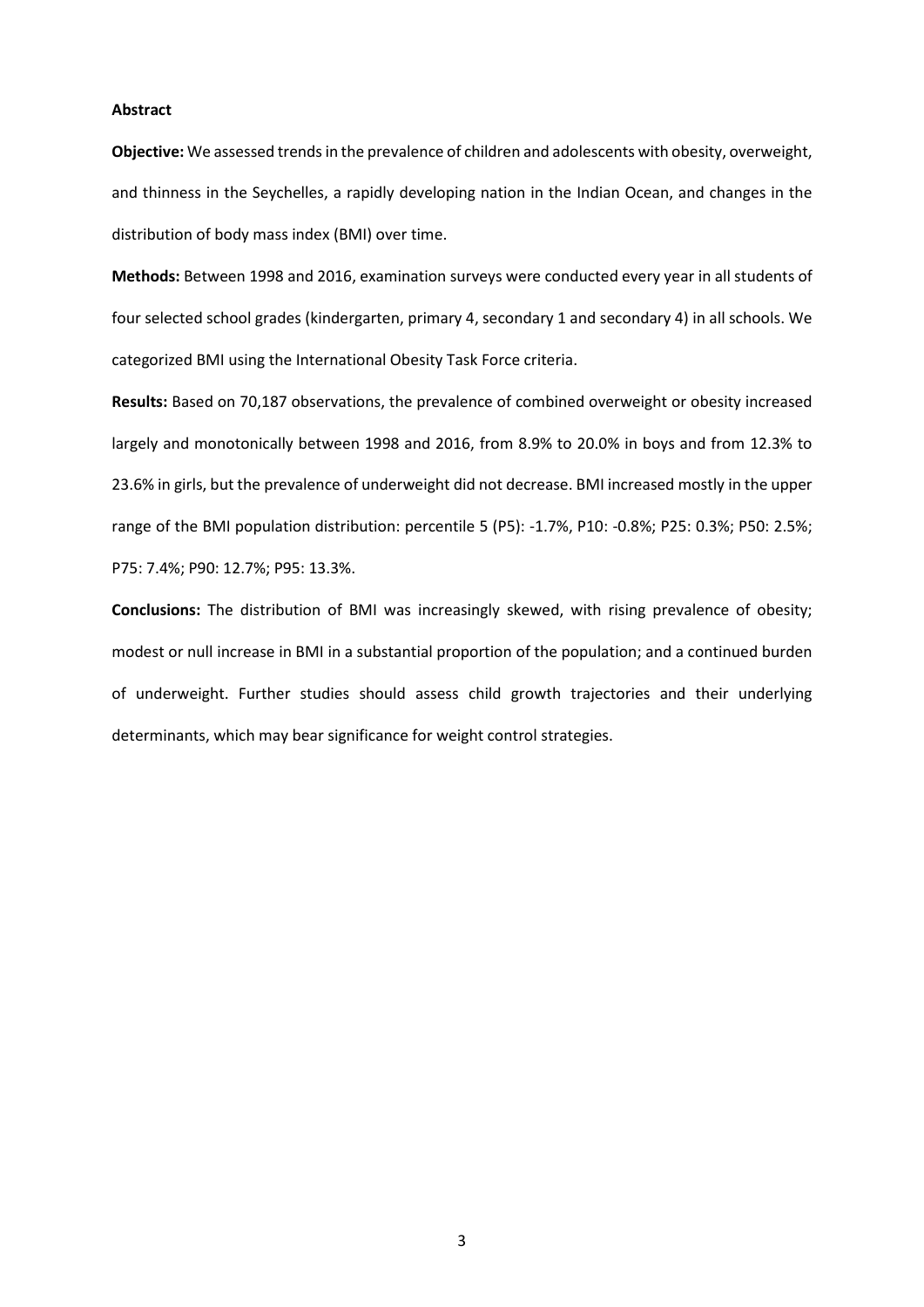## **Introduction**

Overweight and obesity are associated with orthopedic and psychosocial problems in childhood and, because obesity tends to track into adulthood, with diabetes, heart disease, certain cancers, osteoarthritis, lower quality of life, and premature death later in life (1). An estimated 108 million children had obesity worldwide in 2015 (an overall 5% prevalence) (2). The prevalence of overweight and obesity is increasing worldwide and the increase is steeper in low and middle income countries (LMICs) than in developed countries (2). However, while data on overweight and obesity in infant and adults are available in many countries, fewer data exist among school-going children and adolescents in LMICs (3) and very few are based on repeated population-based surveys conducted in a same population over extended periods of time in the African region.

While thresholds to define underweight (18.5 kg/m<sup>2</sup>), overweight (25 kg/m<sup>2</sup>) and obesity (30  $\text{kg/m}^2$ ) are based on health risk in adults, thresholds in children and adolescents are based on normative data, i.e. derived from the distribution of BMI in healthy pediatric populations. Several recommendations have been developed, including those from the World Health Organization (WHO) (4), the U.S. Centers for Disease Control and Prevention (CDC) (5) and the International Obesity Task Force (IOTF) (6, 7). The IOTF cut offs, which are based on normative data in six countries, have been used most often in public health research (8).

Several calls have been made to address the rising prevalence of overweight and obesity among children (9). In 2013, as part of the World Health Organization Global Action Plan for the Prevention and Control of Noncommunicable Diseases (10), all WHO Member States agreed on 25 targets including a zero percent relative increase in the prevalence of overweight and obesity in adolescents between 2010 and 2025. Countries also agreed to regularly assess and report on the prevalence of overweight and obesity among adolescents (10).

Overweight and underweight often coexist in populations. This double burden of malnutrition tends to be particularly large in countries undergoing socio-economic transition and it has been associated with widening economic disparities and increasing urbanization (11). This underlies the need for assessing changes in the whole BMI distribution in populations and not only focus on the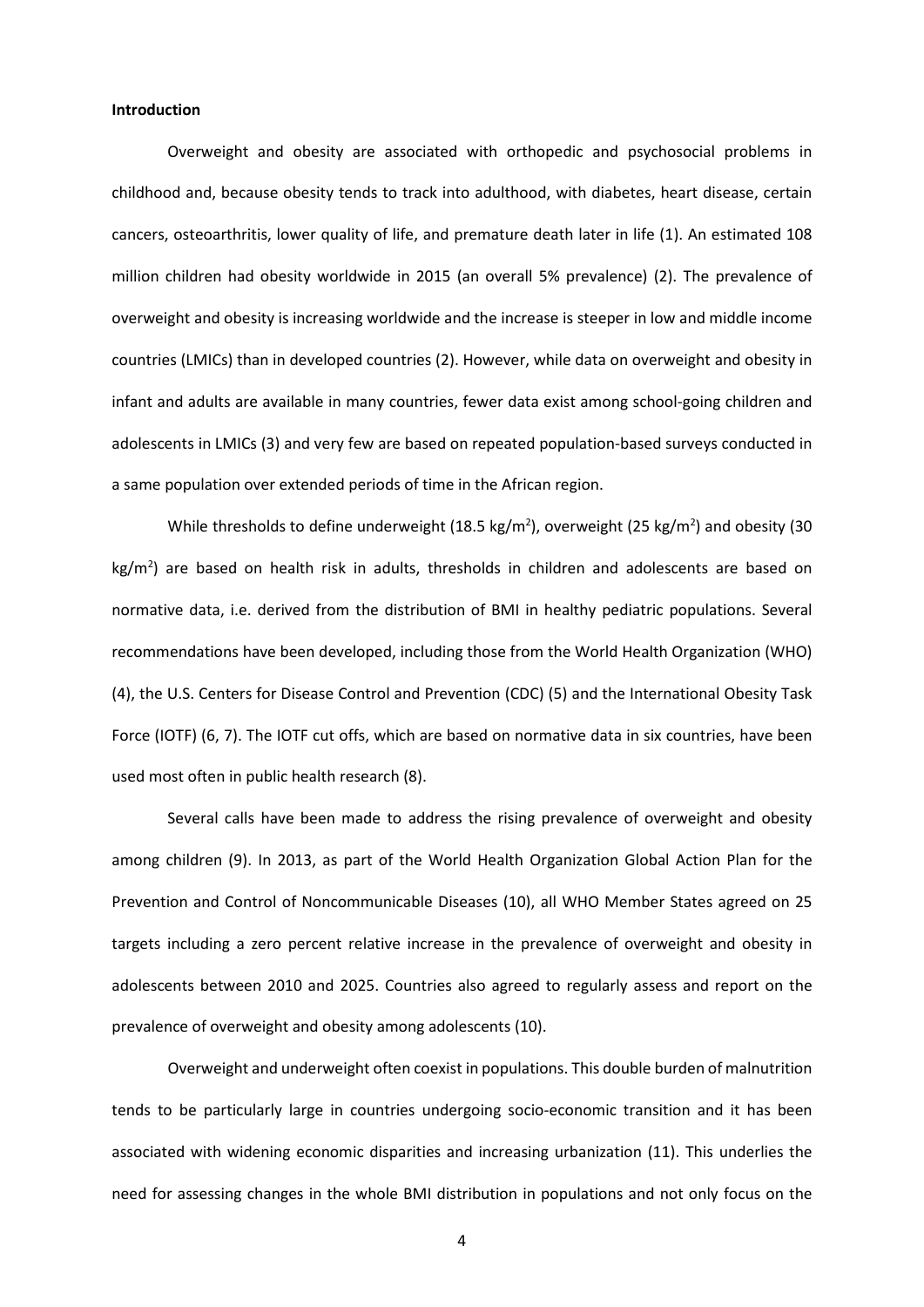prevalence of high or low categories. A few studies have assessed secular changes in the BMI distribution; they have generally found increasingly positively skewed distributions (12), but we are not aware of such studies in children and adolescents in LMICs. Assessing secular changes in the shape of the BMI distribution in populations is important to develop appropriate targets and interventions to address both overweight and underweight.

In this paper, we present results of annual national examination surveys in school-going children and adolescents aged 5-17 years conducted between 1998 and 2016 in the Seychelles. The study aims to update trends in overweight, obesity and underweight (thinness) between 1998 and 2016 and to assess changes in the distribution of BMI in the population over time. The findings can be relevant for weight control programs and policy in Seychelles and in other LMICs, particularly those undergoing rapid socio-economic transition.

### **Methods**

The Republic of Seychelles is a rapidly developing small island state situated in the Indian Ocean in the Eastern African region. The country has experienced marked socio-economic development in the past few decades, largely driven by tourism, industrial fishing and an increasingly service-orientated economy. The gross national income per capita increased from \$8,860 to \$25,670 between 1990 and 2015 (13). The population was 97,026 in 2016 with 90% living on the main island of Mahé. The majority of inhabitants are of African descent with small minorities from Caucasian, Indian, Chinese and mixed descent. The government provides free health care to all inhabitants since several decades. Schooling in Seychelles is compulsory up to the age of 15-16 years, including crèche 1 and 2 [i.e. kindergarten], primary years 1 to 6, and secondary years 1 to 5; hence 13 school years in total. School enrolment is nearly 100% with more than 95% of children attending public schools with the others attending private schools.

The Ministry of Health has run a school health program in all schools for several decades. Within this program, around 15-20 school nurses assess a variety of health conditions among all students in crèche 2 (C2), primary year 4 (P4), secondary year 1 (S1) and secondary year 4 (S4) in all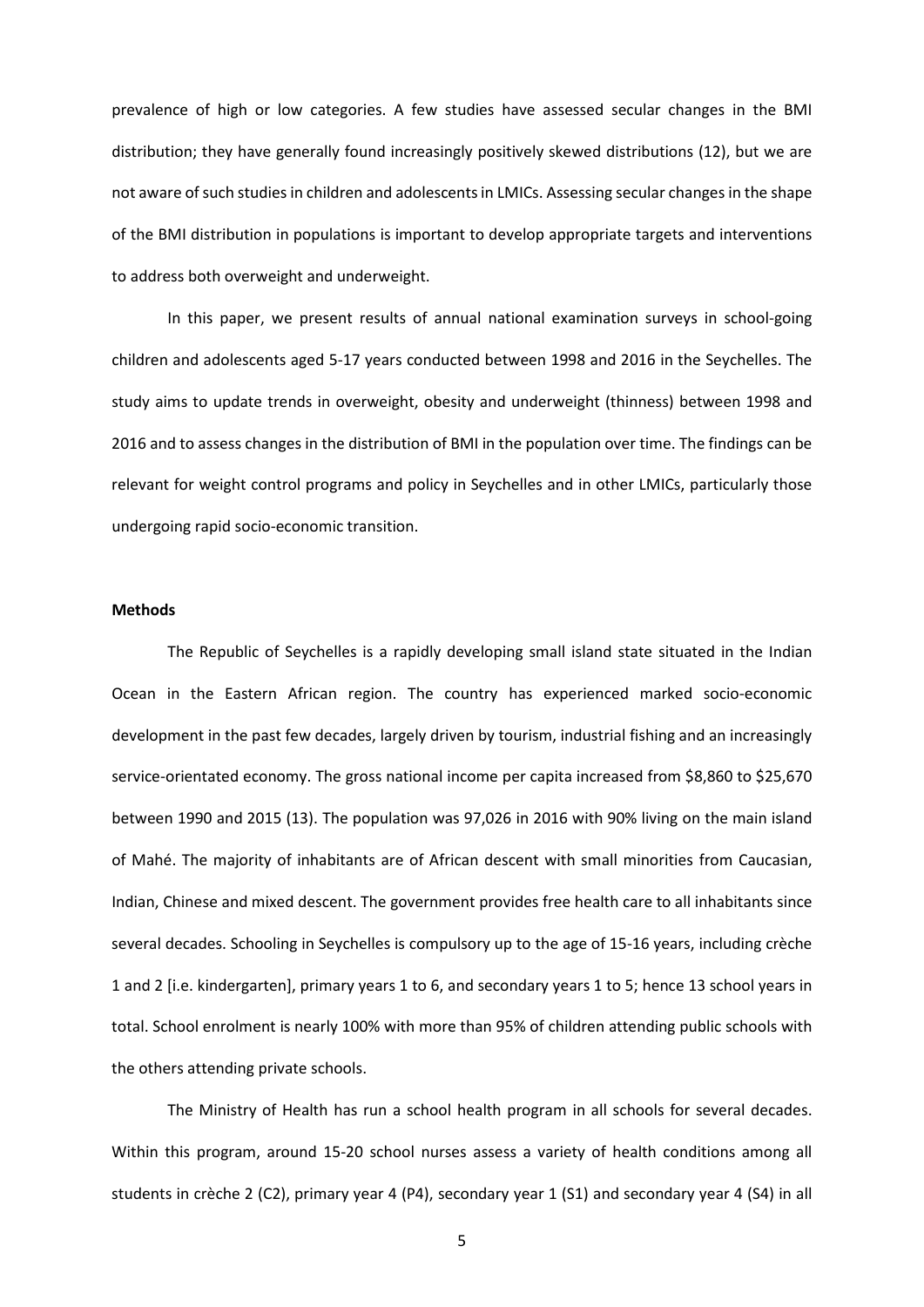schools. Methods of this program, and selected findings up to 2004, were previously described (14- 17). Briefly, during the years 1998 to 2016, all students in each of the selected four grades (around 1500 per grade, hence around 6000 students in total each year) were eligible for screening. The screening took place in secluded premises in the schools and a number of health conditions were assessed (eyes, ears, anthropometric variables, blood pressure, etc.). Nurses provide tailored health education and refer children with abnormal conditions to pediatricians. Student participation is on a voluntary basis and is subject to signed parental consent. Less than 1% of parents orstudents declined the screening.

Since 1998, anthropometric measurements of children were systematically recorded and entered in an electronic database. However, data entry was not performed between 2007 and 2010 due to lack of resources for data entry. In all schools, body weight was measured to the nearest 0.1 kg using precision electronic scales (Seca 870, Seca, Hamburg, Germany) and height was measured to the nearest 0.1 cm using fixed stadiometers (Seca 208). Weight and height were measured with children dressed in light clothes and without shoes. Nurses were trained about the screening procedures and instruments were checked for accuracy every year. BMI was calculated as body weight divided by body height squared (kg/m<sup>2</sup>). The age-sex-specific International Obesity Task Force BMI criteria were used to define obesity, overweight, normal weight and thinness grades 1, 2 and 3; these categories are equivalent to the adult BMI cut-off points of 30, 25, 18.5, 17.0 and 16.5 kg/m<sup>2</sup>, respectively, at the age of 18 years (6, 7).

A total of 70,826 observations were available between 1998 and 2016 (data entry was not performed between 2007 and 2010, as mentioned above). Information on age, sex, school grade, weight and height was available for 70,726 observations. We excluded 539 students with biologically implausible values for age (n=142), height (n=395) and weight (n=2). We considered height values  $\pm 3$ SD from the mean and age ±1.5 years from the grade-specific mean to be implausible. In total, 70,187 observations were available for analysis.

We calculated the prevalence of BMI categories by sex, school grade and calendar year. The overall prevalence by sex and calendar year was calculated by averaging the prevalence in all the 4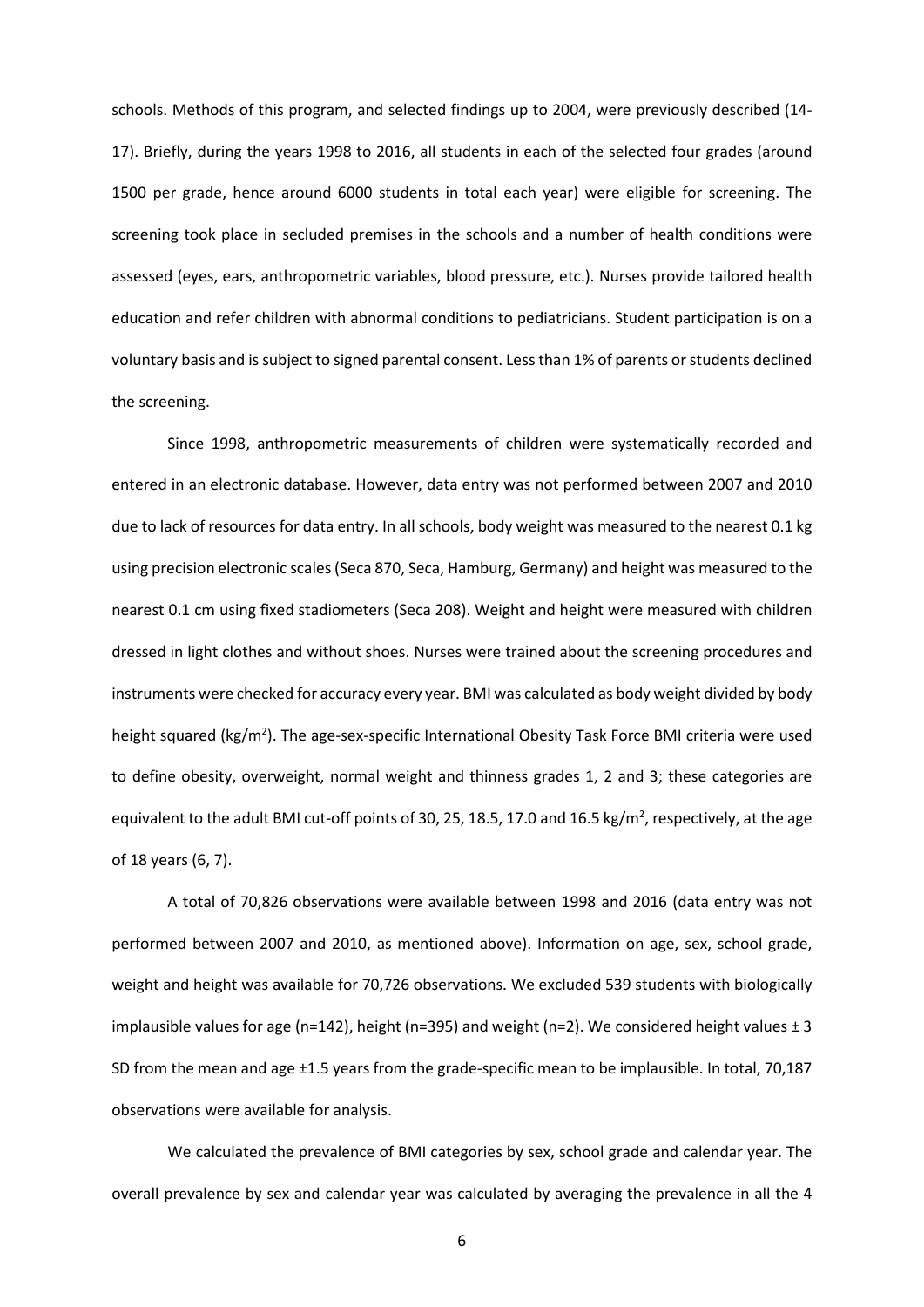school grades. In addition to the analysis by calendar year, we also pooled data in 1998-2000 and in 2014-2016, and analyzed changes in BMI between these two periods. We chose three-year intervals to avoid including repeated observations for a same child (as children moved between Crèche 2, P4, S1 and S4 at intervals of 3-4 years). As there is no preferred method for examining changes in the BMI distribution in children over time (18), we analyzed these changes in three ways. First, we estimated the relative differences in mean BMI and in selected BMI percentiles in 1998-2000 vs. 2014-2016. Statistical significance (p <0.05) was considered when the 95% confidence intervals did not overlap between the sex- and grade-specific mean and percentiles BMI estimates in 1998-2000 vs. 2014-2016. Second, we constructed quantile-quantile plots, plotting percentiles of BMI of the early study period (1998-2000) on the x-axis vs. percentiles of the final study periods (2014-2016) on the y-axis. In these plots, points that lie above and below the line of equality (x=y) represent increases or decreases in BMI over time. Third, we performed quantile regression of BMI over calendar years, for each sex and grade category to estimate the age-adjusted linear changes in BMI per 10 calendar years for each defined BMI percentile (P5, P10, P25, P50, P75, P90 and P95). We performed analyses using Stata IC 14.2. We considered P values less than 0.05 as statistically significant. For quantile regression, p-value <0.001 represent statistical significance after Bonferroni correction for multiple testing. Finally, in the context of the WHO global target of a 0% increase among school-aged children between 2010 and 2025 (10), we also calculated the prevalence of overweight and obesity in 2025, and the relative change in prevalence between 2010 and 2025, assuming sex-specific linear trends (i.e. linear regression) using the yearly prevalence estimates in 1998-2016.

#### **Results**

Table 1 provides information on the distribution of the participants and selected characteristics. There were between 3003 and 5774 students examined every year, with yearly participation rates ranging between 49% and 94%. The numbers of boys and girls included in the study were generally similar according to grade and calendar year (Table 1). The mean age of students in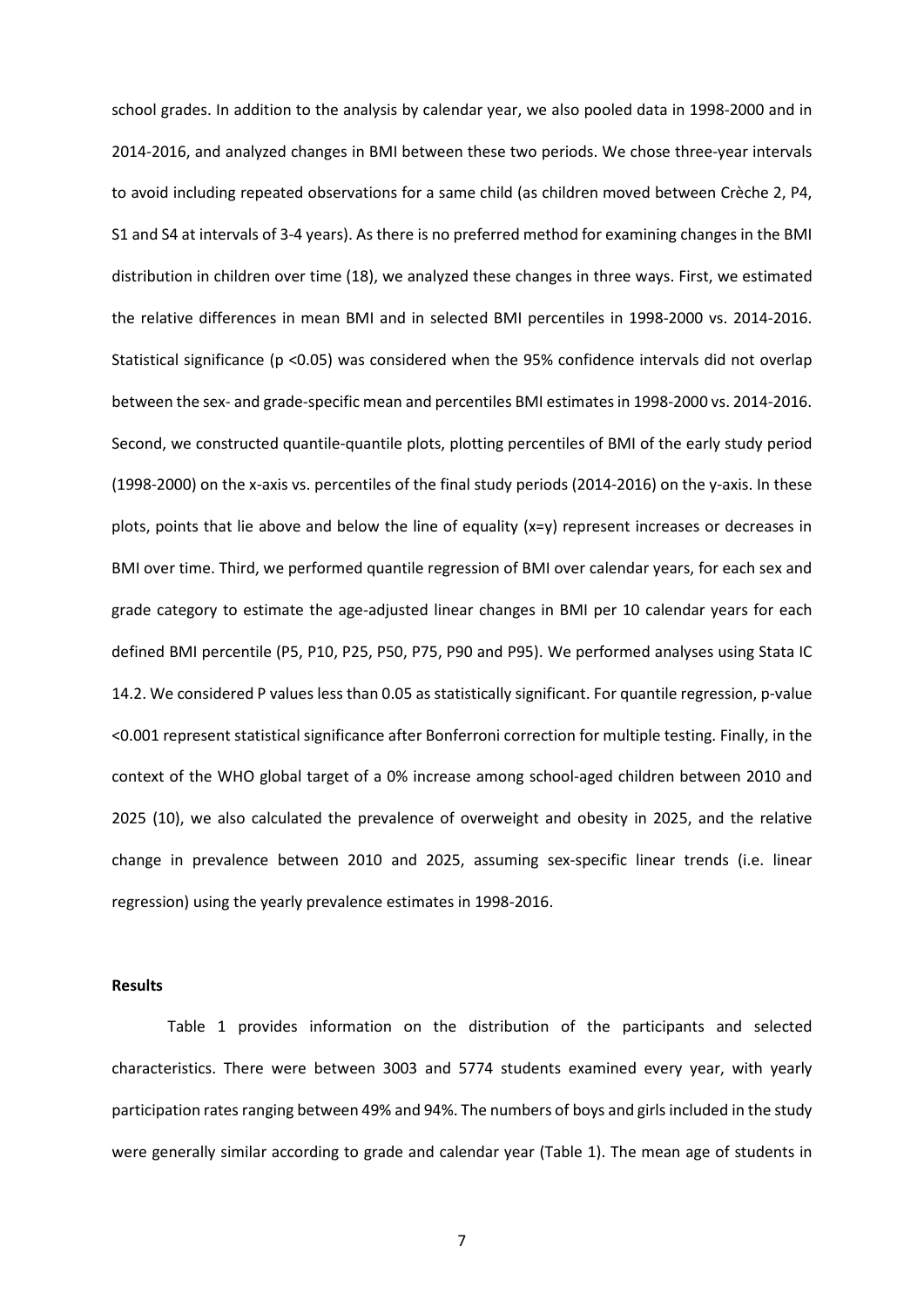grades C2, P4, S1 and S4 was 5.4, 9.2, 12.5 and 15.5 years respectively. Mean age and height values did not change substantially during the study period (Table S1).

Figure 1 shows the mean prevalence of obesity, overweight, normal weight and thinness according to sex, school grade and calendar year. Between 1998 and 2016, the prevalence of overweight and obesity rose markedly and monotonically between 1998 and 2016 in boys (from 8.9% [95%CI: 7.5%-10.3%] to 20.0% [17.9%-21.6%]) and in girls (from 12.3% [10.6%-14.0%] to 23.6% [21.8%-25.7%]). The prevalence of underweight did not decrease significantly, e.g. the prevalence of combined thinness of grades 1, 2 or 3 changed from 23.4% (21.3%-25.6%) to 20.6 (18.8%-22.5%) in boys and from 22.9% (20.7%-25.2%) to 19.9% (18.1%-21.7%). The figure also shows that the secular increase of combined overweight and obesity over time was steeper in boys than in girls.

Comparing data in 1998-2000 vs. 2014-2016, the prevalence of combined overweight and obesity increased from 9.6% (95%CI: 8.9%-10.4%) to 19.6% (18.6%-20.6%) in boys (a relative difference [RD] of 104%) and from 15.1% (14.2%-16.0%) to 23.6% (22.6%-24.7%) in girls (RD 56%). Of note, the prevalence of BMI ≥40 kg/m<sup>2</sup> (which defines morbid obesity and is a criterion for bariatric surgery in adults aged 18 years and above) was as high as 0.97% (95%CI: 0.47%-1.78%) in boys and 0.35% (0.09%-0.88%) in girls in the S4 grade (mean age 15.5 years) in 2014-2016. The prevalence of thinness of grades 1, 2 or 3 did not change significantly, from 22.5% (95%CI: 21.5-23.6) to 21.3% (20.3% -22.3%) in boys and from 20.3% (19.3%-21.3%) to 21.0% (20.0%-22.9%) in girls. However, the prevalence of thinness of grade 3 increased from 1.4% (95%CI: 1.1%-1.7%) to 2.6% (2.2%-3.0%) in boys and from 2.2% (1.8%-2.6%) to 3.2% (2.8%-3.6%) in girls.

Figure 2 illustrates the relative differences (in percent) in mean BMI and in selected BMI percentiles (P5, P10, P50, P75, P90 and P95) in 2014-2016 vs. 1998-2000, based on the average of the changes observed in each of the 4 school grades (Table S2, see the two bottom lines). Mean BMI increased between the 2 periods by 5.4% in boys and 4.3% in girls. BMI increased more in the upper range than in the lower range of the BMI distribution: P5: -1.7%; P10: -0.8%; P25: 0.3%; P50 (median): 2.5%; P75: 7.4%; P90: 12.7%; and P95: 13.3%. The relative changes in mean BMI and in the selected BMI percentiles between the two periods were of grossly similar magnitude, irrespective of grade and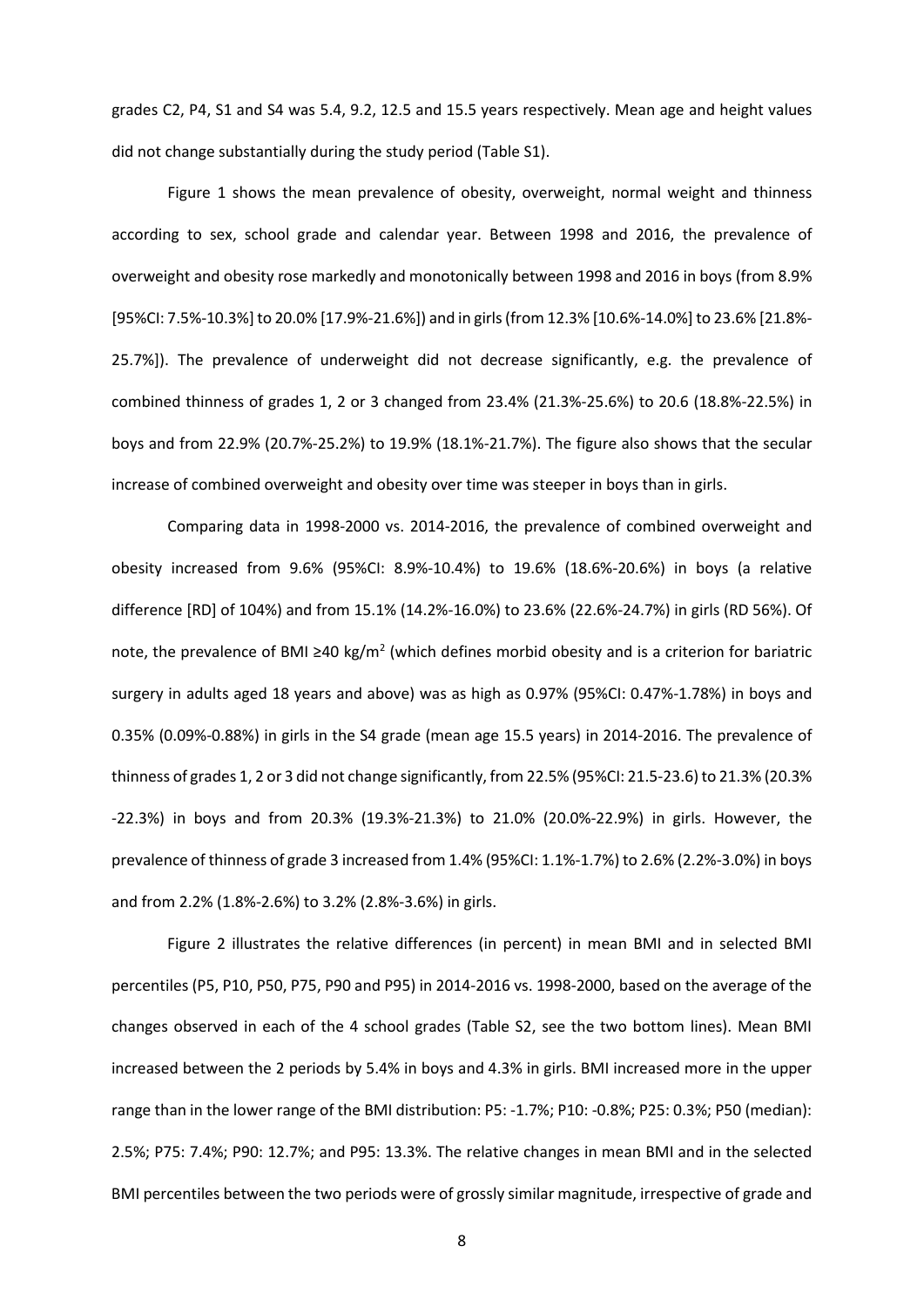sex (Table S2). Expressed in body weight, boys in the S4 grade gained 2.3 kg on average between 1998- 2000 vs. 2014-2016, and weight change was -0.7 kg at P10; -1.1 kg at P25; 0 kg at P50; 2.8 kg at P75; 8.6 kg at P90; and 21.3 kg at P95. Girls in S4 took 2.0 kg on average, and weight change was -1.3 kg at P10; -0.9 kg at P25; 0.8 kg at P50; 4.0 kg at P75; 9.7 kg at P90; and 9.4 kg at P95.

Quantile-quantile plots comparing the population distributions of BMI in 2014-2016 vs. 1998- 2000 in each school grade also demonstrate the increasingly skewed distribution of BMI over time (Figure S1).

Table 2 shows the linear increase of BMI per 10 calendar years based on linear quantile regression models run separately for each sex and school grade category. For example, mean BMI increased by 3.59 kg/m<sup>2</sup> (SE: 0.50, 95%CI: 2.6-4.6) per 10 calendar years in boys in S4 at P95 of the BMI distribution. The gain in BMI per 10 calendar years was large in the upper range of the BMI distribution (particularly at or above BMI percentile 75), but small at P50, and null or even negative at P10 or below. All changes at P50 or above were statistically significant (except for girls in S4). Regression coefficients were not statistically significant at P5 and P10, except for C2 children at P5 and for S4 girls at P5 and P10. Regression coefficients tended to be larger in boys than in girls, particularly at P75 or above, consistent with a steeper secular increase in BMI in boys than in girls. As expected, change in BMI per 10 calendar years was larger in magnitude in the later school grades (e.g. S4), consistent with increasing BMI with a child's age. When applying the Bonferroni correction for multiple testing for the estimates shown in Table 2, P-value of <0.001 can be considered as statistically significant; this does not alter the interpretation of the main findings described above.

Finally, we estimated the prevalence of overweight and obesity in 2025, in the context of the global WHO target of a 0% increase in the prevalence of overweight and obesity among school-aged children between 2010 and 2025 (10). Assuming linear trends of the yearly prevalence estimates between 1998 and 2016, the prevalence of overweight or obesity is expected to reach 26.3% among boys and 28.3% among girls in 2025, a relative difference of 55% in boys and 74% in girls, compared to 2010. The prevalence of obesity would be 11.6% in 2025 in boys (RD 74.1%) and 12.5% in girls (RD 57.9%).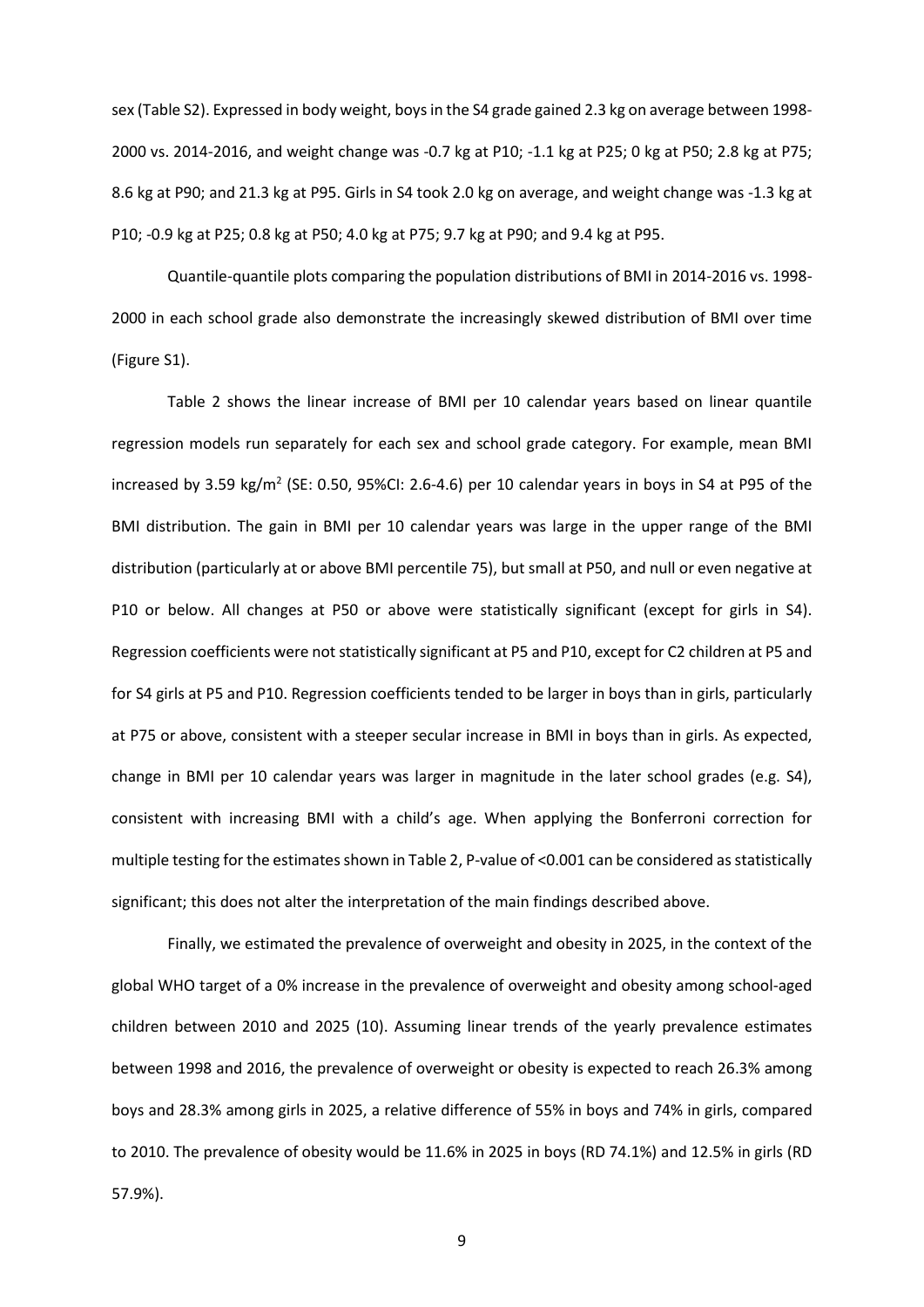#### **Discussion**

Based on repeated population-based surveys conducted yearly between 1998 and 2016, and using the IOTF criteria to define BMI categories in children, the combined prevalence of overweight and obesity in school-going children in the Seychelles doubled from 10.6% to 22.2% (boys: 8.9% to 20.0%; girls 12.3% to 23.6%). The prevalence of obesity alone tripled from 2.7% to 8.7% (boys 2.2% to 8.8%; girls: 3.2% to 8.4%). The population distribution of BMI was increasingly skewed over calendar years, with increasing BMI over time in the upper range of the BMI distribution, little or no change in BMI in a large proportion of children and adolescents, and a continued burden of underweight. These findings have important implications for weight control and prevention strategies.

The prevalence of combined overweight or obesity was higher in Seychelles (e.g. 22% in 2016) than in many LMICs and high income countries (e.g. <20% in several high income countries such as Japan, Germany, Switzerland, France), but lower than in others (e.g. >30% in Mexico, Brazil, Spain, Portugal, UK, USA, Barbados or Pacific islands) (8, 19-21). The Global Burden of Disease study group generated prevalence estimates for all countries using statistical models (2). The prevalence of combined overweight or obesity in Seychelles was estimated to be 10.6% in boys and 15.1% in girls aged 2-19 years in 2015 (2), which is nearly half of the actual prevalence of 20.0% (17.9%-21.6%) in boys and 23.6% (21.8%-25.7%) in girls in 2014-2016. This important discrepancy shows the limits of estimates relying on inference from scattered data sources and statistical modeling when predicting data at a country level.

In our study, the prevalence of combined overweight or obesity was higher in girls than in boys, consistent with the situation in many LMICs, particularly in Africa, but not in all of them, e.g. China, Mexico (20, 22). However, the prevalence of combined overweight or obesity in Seychelles increased at a steeper rate in boys than in girls in Seychelles so that more boys than girls could have overweight or obesity in the future. A number of factors may have driven the sex-specific secular trends of overweight and obesity in children and adolescents in Seychelles. Consistent with observations in adults in Seychelles (23), factors may include social norms that tend to associate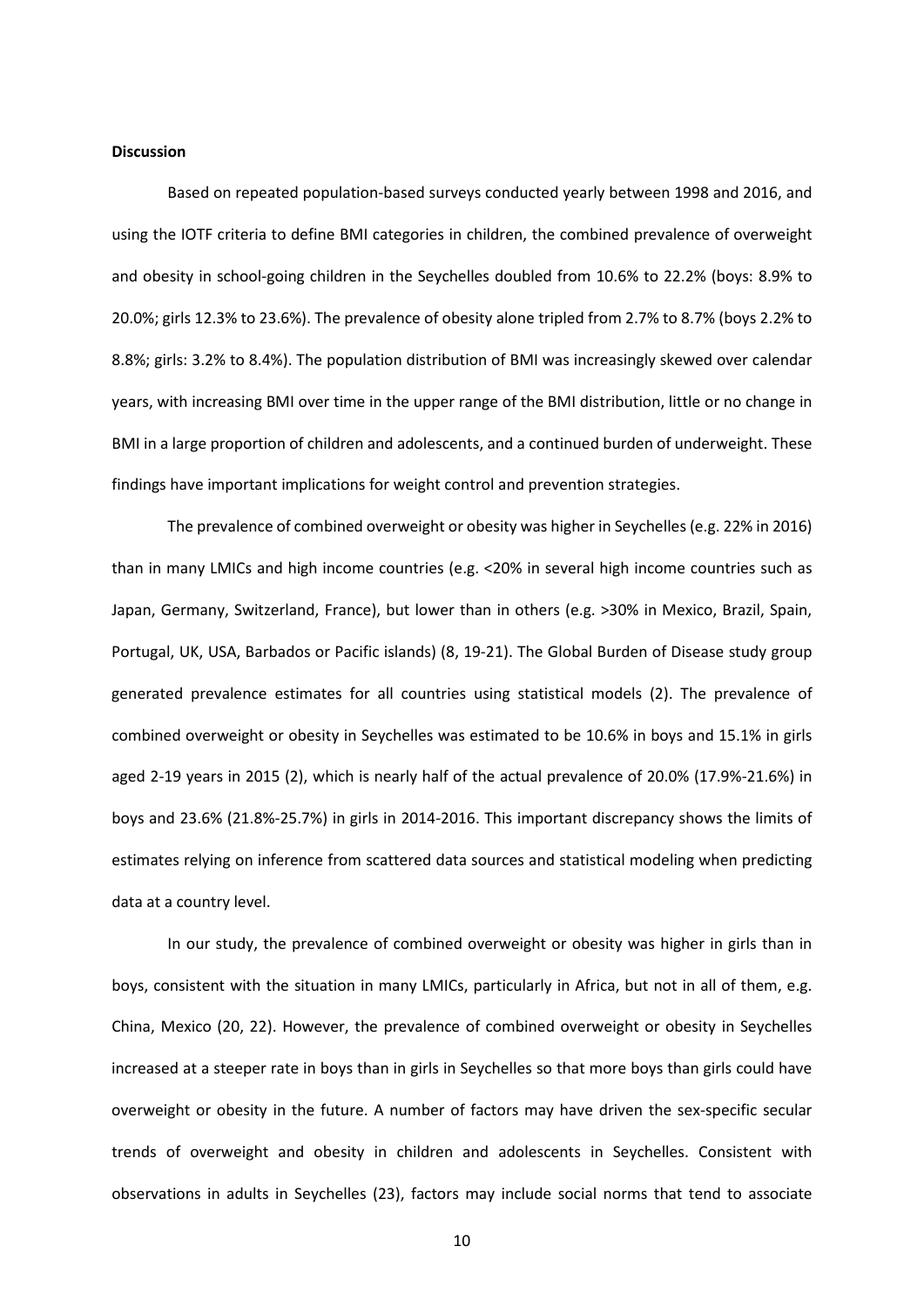overweight with fertility and social status, as noticed in many LMICs. However, it is possible that ideals of leanness, which are prevalent in western countries, are progressively replacing these traditional beliefs, at least among girls.

A main finding of our study was the increasingly skewed distribution of BMI over time, consistent with findings in other populations (12, 18, 24). This implies a larger increase of BMI over time in the upper tail of the BMI distribution, little change in BMI in the intermediate range, and a lack of increase of BMI in the lower tail of the BMI distribution. The increasingly positively-skewed BMI distribution over time is consistent with evidence that, in an obesogenic environment, individuals with a high BMI further gain weight (25). It has been suggested that individuals with obesity can be trapped in a vicious cycle in which obesity, mechanical complications of obesity such as arthritis and pain, and body dissatisfaction and associated anxiety, discourage physical activity and further increase energy intake (25). Inversely, some factors may help prevent overweight among children. In a cohort study among African Americans, a high quality diet was the strongest factor associated with maintenance of a stable BMI (26). The built environment also plays a role and factors such as safe neighborhood and access to playgrounds, parks, and sidewalks are associated with higher likelihood of BMI maintenance (27). Environmental factors may also trigger epigenetic modifications and result in an increased susceptibility of developing overweight and obesity in individuals exposed to detrimental conditions (28). Genetic factors, maternal factors and early-life factors such as birth weight, breastfeeding, rapid infant growth, sleep duration, meat and sweetened drink consumption, and low vegetables/fruit consumption can also alter the risk of childhood overweight and obesity (29-31). Additional research, particularly cohort studies, should further examine child growth trajectories and their underlying determinants in the population.

Increasing BMI over time in some, but not all children and adolescents, raises a number of issues. From a surveillance perspective, reliance on the sole changes in mean BMI and prevalence of overweight or obesity can only partially depict the epidemiologic trends of BMI in the population. These estimates do not convey information that a substantial proportion of the population may not become overweight or obese over time and that BMI may actually decrease over time in a substantial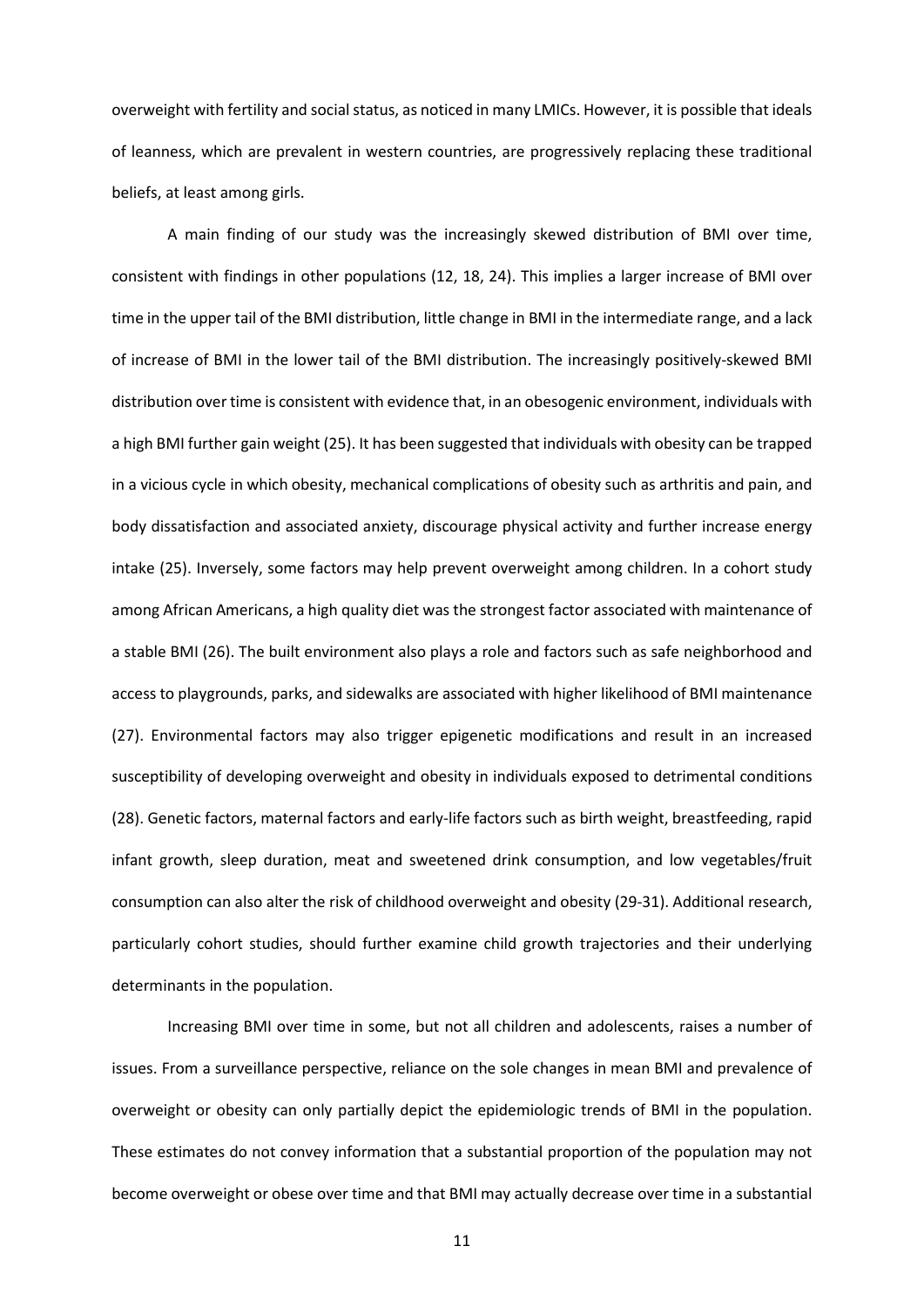proportion of the population. It is therefore useful to provide BMI percentiles in addition to mean BMI and prevalence of overweight and obesity.

The increasingly skewed distribution of BMI in the population underlies the need for different weight control interventions. The increasing prevalence of obesity in the population may be considered a predictable biological response to an obesogenic environment (32). Therefore, multisectoral interventions need to address the determinants of the obesogenic environment and to promote settings that are conducive to a healthy diet and regular physical activity (9, 10, 33). Several areas of interventions may be particularly relevant for children and adolescents (9, 34), e.g. health promoting school programs (including healthy meals), regulations on marketing of junk foods, tax on sugar drinks, green areas, and safe roads to schools to favor active commuting. At the individual level, interventions should aim at preventing weight gain in healthy individuals and at controlling weight among overweight children. Children with moderate overweight may benefit from changes in lifestyle behaviors (35). The US Preventive Services Task Force recently recommended screening and referral of children and adolescents with obesity for "comprehensive, intensive behavioral interventions", including nutrition counseling, physical activity and behavioral change techniques, goal setting and problem solving (36). However, the large energy gap required in individuals with obesity to return to a normal BMI makes sustained weight loss difficult to achieve (35). Increasing evidence supports bariatric surgery in selected children with obesity in order to reduce the risk of adulthood obesity and its associated complications (37). With nearly 1% of adolescents aged 15-17 years having a BMI exceeding 40 kg/m<sup>2</sup> (a criterion for bariatric surgery in adults), and this prevalence being likely to further increase over time, our finding also points to the emerging need to address morbid obesity in children and adolescents.

Although the prevalence of thinness is globally lower in Seychelles than in several LMICs, the prevalence of thinness did not decrease in the 19-year study period, and the prevalence of extreme thinness, which is generally associated with malnutrition, has slightly increased. This may reflect factors such as persistent or increasing poverty and social inequality. In countries experiencing rapid economic growth, economic disparities can widen, with the persistence or accentuation of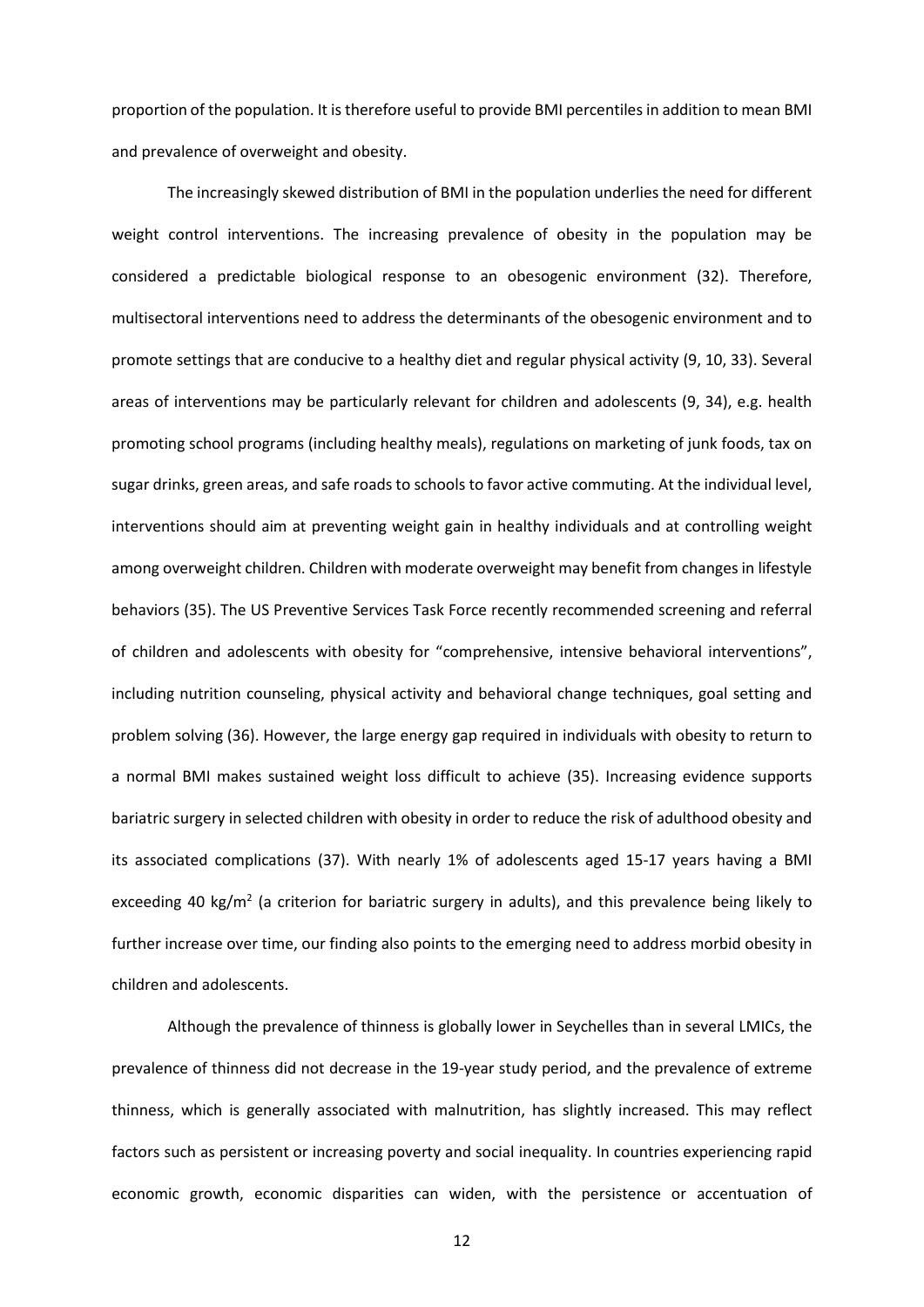undernutrition in the poorest segments of the populations (11, 38). More generally, limited progress has been achieved towards reducing the prevalence of stunting -a marker of chronic malnutrition- in many LMICs between 2000 and 2015 (39, 40). Of note, several interventions to reduce underweight may benefit all children, including those with overweight, e.g. healthy meals programs in schools.

There are potential limitations of our study. First, the participation to the surveys varied over years. Missing data largely resulted from the inability of school nurses to complete the screening in all schools because of competing duties in health centers. Indeed, school nurses combine activities in both the schools and the nearby primary health care centers, with the priority given to clinical activities over the school heath program. For example, school nurses can be requested to replace nurses in health centers when nurses in health centers are sick, pregnant or absent for other reasons. In such instances, non-participation of children in the screening program in school is not related to children's characteristics and this is not expected to bias the study estimates. Second, students with obesity might have participated less in screening programs by fear of stigmatization; this could result in some underestimation of the true obesity prevalence. Third, data were not compiled between 2007 and 2010 due to lack of resources. This did not alter the findings in early and late years of the study and would not alter the magnitude of the trends during the study period. Fourth, there may be some inaccuracy in data collection within a routine surveillance system, but random error is not expected to bias central estimates. Fifth, optimal cut-offs to define BMI categories in children and adolescents are still debated. However, our choice to use the IOTF criteria to define BMI categories should not alter the validity of our comparisons over time. Our study has several strengths. Eligible students in our study included all children in four selected grades in the country, which limitsselection biases; the study sample sizes were large; the methods to assess anthropometric variables were identical throughout the study period; the surveys were conducted over a long time period; and the age range of the participants between 5 and 17 years was large. Analysis of secular BMI changes throughout the entire BMI distribution is also an important strength of the study.

#### **Conclusions**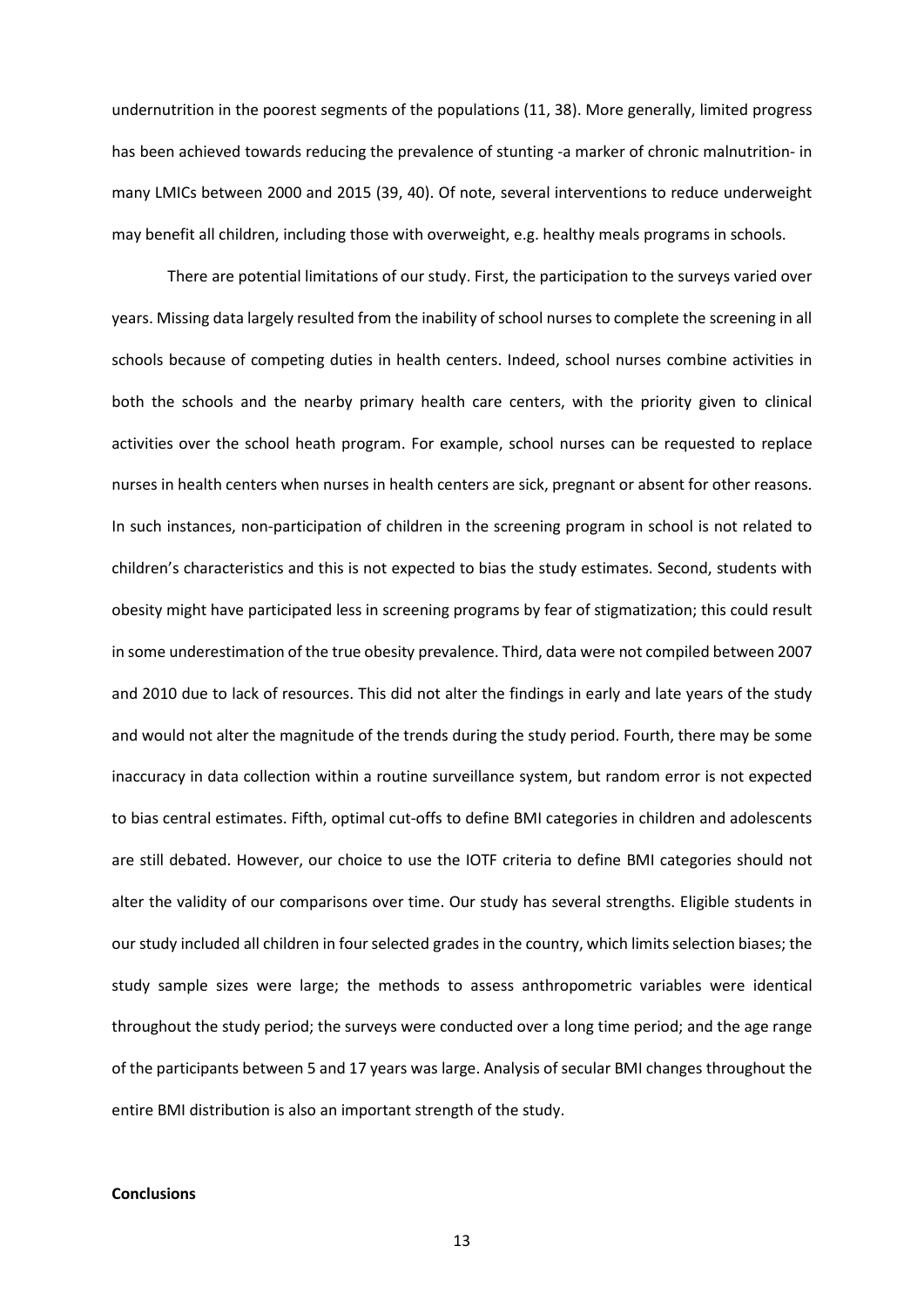The prevalence of children and adolescents with overweight or obesity doubled from 10.5% (95%CI: 9.4%-11.6%) to 21.8% (20.4%-23.1%) between 1998 and 2016 in the Seychelles. This large increase is not compatible with the global target of a 0% increase in the prevalence of overweight and obesity in school-going children between 2010 and 2025 agreed by all WHO Member States (10). However, BMI increased markedly only in a limited segment of the population, i.e. mainly among children and adolescents in the upper range of the BMI distribution, with little or no increase in a substantial the other segments of the population in the lower and intermediate ranges of the BMI distribution. Additional studies should further identify child growth trajectories and their determinants, which can bear important implications for weight control interventions. The increasingly skewed distribution of BMI in children and adolescents implies an increasing prevalence of morbid obesity, but also a continued burden of underweight. These findings highlight the need for public health interventions to promote a healthy nutrition and regular physical activity in the entire population as well as tailored individual-level interventions for children and adolescents with underweight or overweight.

#### **Acknowledgments**

We are grateful to the Ministry of Health of the Republic of Seychelles for continued support to epidemiologic research on noncommunicable disease and to all school nurses who collected data between 1998 and 2016.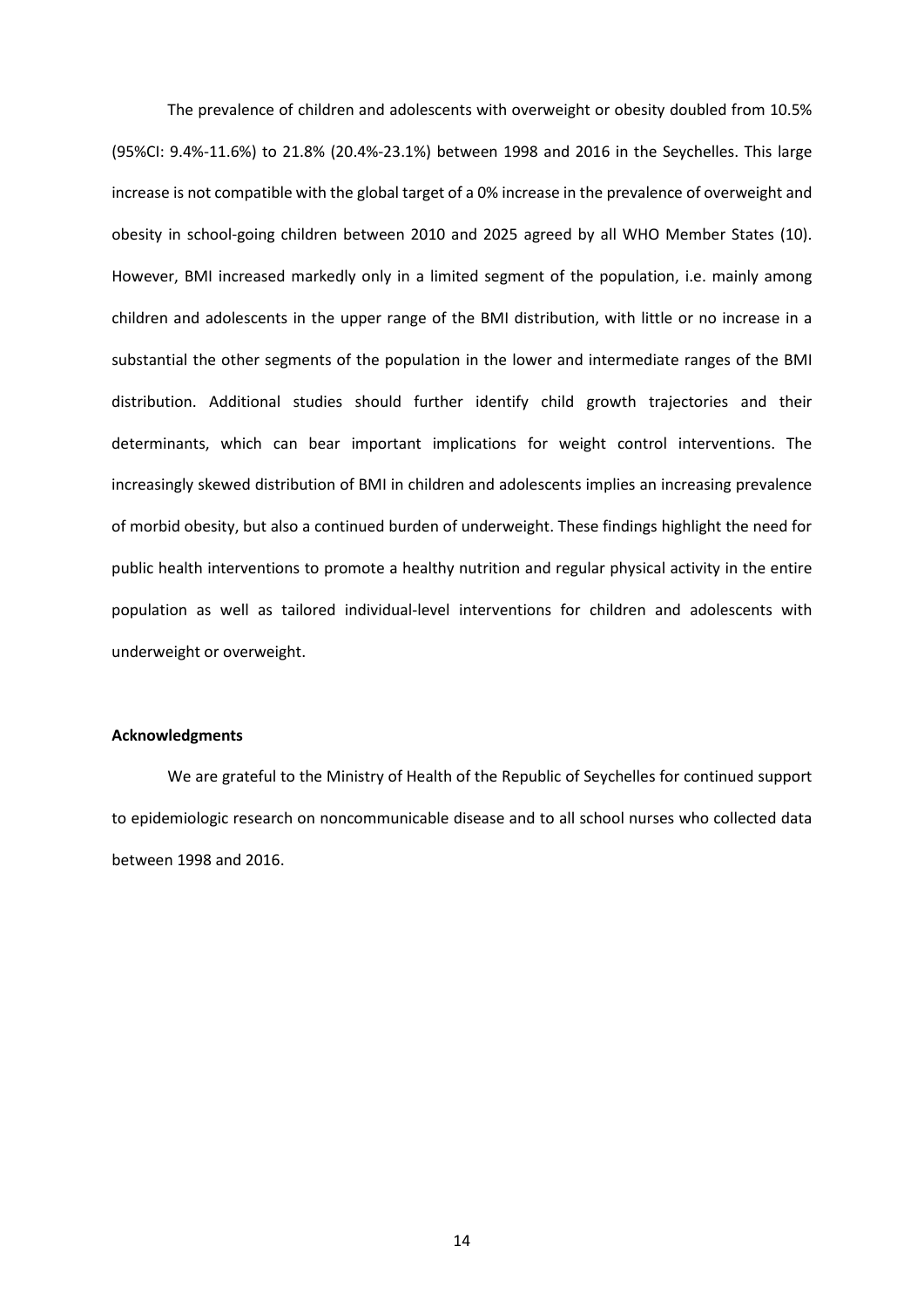# **References**

1. Lobstein T, Jackson-Leach R, Moodie ML, Hall KD, Gortmaker SL, Swinburn BA, et al. Child and adolescent obesity: part of a bigger picture. Lancet. 2015;385(9986):2510-20.

2. Collaborators GBDO, Afshin A, Forouzanfar MH, Reitsma MB, Sur P, Estep K, et al. Health Effects of Overweight and Obesity in 195 Countries over 25 Years. N Engl J Med. 2017;377(1):13-27.

3. de Onis M, Blossner M. Prevalence and trends of overweight among preschool children in developing countries. Am J Clin Nutr. 2000;72(4):1032-9.

4. Butte NF, Garza C, de Onis M. Evaluation of the feasibility of international growth standards for school-aged children and adolescents. J Nutr. 2007;137(1):153-7.

5. Kuczmarski RJ, Ogden CL, Grummer-Strawn LM, Flegal KM, Guo SS, Wei R, et al. CDC growth charts: United States. Adv Data. 2000(314):1-27.

6. Cole TJ, Bellizzi MC, Flegal KM, Dietz WH. Establishing a standard definition for child overweight and obesity worldwide: international survey. BMJ. 2000;320(7244):1240-3.

7. Cole TJ, Flegal KM, Nicholls D, Jackson AA. Body mass index cut offs to define thinness in children and adolescents: international survey. BMJ. 2007;335(7612):194.

8. Bibiloni M, Pons A, Tur JA. Prevalence of overweight and obesity in adolescents: a systematic review. ISRN Obes. 2013;2013:392747.

9. Report of the Commission on Ending Childhood Obesity: implementation plan. Geneva: WHO; 2017.

10. Global action plan for the prevention and control of noncommunicable diseases 2013-2020. Geneva: WHO; 2013.

11. Tzioumis E, Adair LS. Childhood dual burden of under- and overnutrition in low- and middleincome countries: a critical review. Food Nutr Bull. 2014;35(2):230-43.

12. Razak F, Corsi DJ, Subramanian SV. Change in the body mass index distribution for women: analysis of surveys from 37 low- and middle-income countries. PLoS Med. 2013;10(1):e1001367.

13. Group TWB. World Bank, International Comparison Program database. GNI per capita, PPP (current international \$). 2016 [cited 7 April 2017]. [cited 7 April 2017]. Available from: [http://data.worldbank.org/indicator/NY.GNP.PCAP.PP.CD?locations=SC.](http://data.worldbank.org/indicator/NY.GNP.PCAP.PP.CD?locations=SC)

14. Bovet P, Chiolero A, Madeleine G, Gabriel A, Stettler N. Marked increase in the prevalence of obesity in children of the Seychelles, a rapidly developing country, between 1998 and 2004. Int J Pediatr Obes. 2006;1(2):120-8.

15. Chiolero A, Paradis G, Madeleine G, Hanley JA, Paccaud F, Bovet P. Discordant secular trends in elevated blood pressure and obesity in children and adolescents in a rapidly developing country. Circulation. 2009;119(4):558-65.

16. Bovet P, Chiolero A, Madeleine G, Paccaud F. Prevalence of overweight and underweight in public and private schools in the Seychelles. Int J Pediatr Obes. 2010;5(3):274-8.

17. Bovet P, Kizirian N, Madeleine G, Blossner M, Chiolero A. Prevalence of thinness in children and adolescents in the Seychelles: comparison of two international growth references. Nutr J. 2011;10:65.

18. Flegal KM, Troiano RP. Changes in the distribution of body mass index of adults and children in the US population. Int J Obes Relat Metab Disord. 2000;24(7):807-18.

19. Fernandez MA, Kubow S, Gray-Donald K, Knight J, Gaskin PS. Drastic increases in overweight and obesity from 1981 to 2010 and related risk factors: results from the Barbados Children's Health and Nutrition Study. Public Health Nutr. 2015;18(17):3070-7.

20. OECD. Overweight and obesity among children. Paris; 2015.

21. Pengpid S, Peltzer K. Overweight and Obesity and Associated Factors among School-Aged Adolescents in Six Pacific Island Countries in Oceania. Int J Environ Res Public Health. 2015;12(11):14505-18.

22. Song Y, Wang HJ, Dong B, Ma J, Wang Z, Agardh A. 25-year trends in gender disparity for obesity and overweight by using WHO and IOTF definitions among Chinese school-aged children: a multiple cross-sectional study. BMJ Open. 2016;6(9):e011904.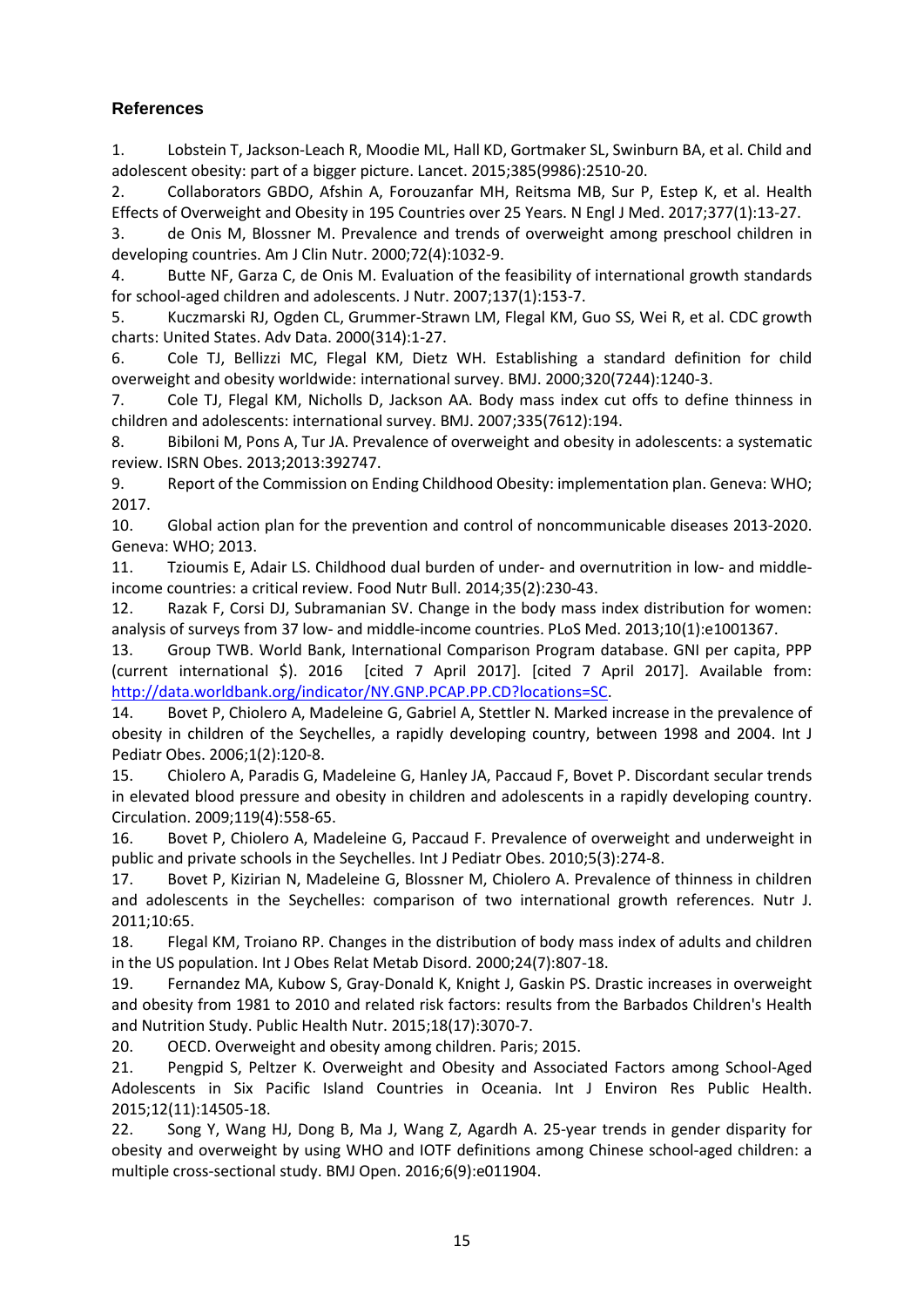23. Rossi IA, Rousson V, Viswanathan B, Bovet P. Gender and socioeconomic disparities in BMI trajectories in the Seychelles: a cohort analysis based on serial population-based surveys. BMC Public Health. 2011;11:912.

24. Wang H, Xue H, Du S, Zhang J, Wang Y, Zhang B. Time trends and factors in body mass index and obesity among children in China: 1997-2011. Int J Obes (Lond). 2017;41(6):964-70.

25. Swinburn B, Egger G. The runaway weight gain train: too many accelerators, not enough brakes. BMJ. 2004;329(7468):736-9.

26. Auerbach BJ, Katz R, Tucker K, Boyko EJ, Drewnowski A, Bertoni A, et al. Factors associated with maintenance of body mass index in the Jackson Heart Study: A prospective cohort study secondary analysis. Prev Med. 2017;100:95-100.

27. Hirsch JA, Moore KA, Barrientos-Gutierrez T, Brines SJ, Zagorski MA, Rodriguez DA, et al. Built environment change and change in BMI and waist circumference: Multi-ethnic Study of Atherosclerosis. Obesity (Silver Spring). 2014;22(11):2450-7.

28. Swinburn BA, Sacks G, Hall KD, McPherson K, Finegood DT, Moodie ML, et al. The global obesity pandemic: shaped by global drivers and local environments. Lancet. 2011;378(9793):804-14.

29. Reilly JJ, Martin A, Hughes AR. Early-Life Obesity Prevention: Critique of Intervention Trials During the First One Thousand Days. Curr Obes Rep. 2017;6(2):127-33.

30. Locke AE, Kahali B, Berndt SI, Justice AE, Pers TH, Day FR, et al. Genetic studies of body mass index yield new insights for obesity biology. Nature. 2015;518(7538):197-206.

31. Dubois L, Diasparra M, Bogl LH, Fontaine-Bisson B, Bedard B, Tremblay RE, et al. Dietary Intake at 9 Years and Subsequent Body Mass Index in Adolescent Boys and Girls: A Study of Monozygotic Twin Pairs. Twin Res Hum Genet. 2016;19(1):47-59.

32. Swinburn B, Egger G, Raza F. Dissecting obesogenic environments: the development and application of a framework for identifying and prioritizing environmental interventions for obesity. Prev Med. 1999;29(6 Pt 1):563-70.

33. Khambalia AZ, Dickinson S, Hardy LL, Gill T, Baur LA. A synthesis of existing systematic reviews and meta-analyses of school-based behavioural interventions for controlling and preventing obesity. Obes Rev. 2012;13(3):214-33.

34. Waters E, de Silva-Sanigorski A, Hall BJ, Brown T, Campbell KJ, Gao Y, et al. Interventions for preventing obesity in children. Cochrane Database Syst Rev. 2011(12):CD001871.

35. Hill JO. Can a small-changes approach help address the obesity epidemic? A report of the Joint Task Force of the American Society for Nutrition, Institute of Food Technologists, and International Food Information Council. American Journal of Clinical Nutrition. 2009;89(2):477-84.

36. Grossman DC, Bibbins-Domingo K, Curry SJ, Barry MJ, Davidson KW, Doubeni CA, et al. Screening for Obesity in Children and Adolescents: US Preventive Services Task Force Recommendation Statement. JAMA. 2017;317(23):2417-26.

37. Inge TH, Zeller MH, Lawson ML, Daniels SR. A critical appraisal of evidence supporting a bariatric surgical approach to weight management for adolescents. J Pediatr. 2005;147(1):10-9.

38. Razak F, Corsi DJ, Slutsky AS, Kurpad A, Berkman L, Laupacis A, et al. Prevalence of Body Mass Index Lower Than 16 Among Women in Low- and Middle-Income Countries. JAMA. 2015;314(20):2164-71.

39. Neufeld LM, Osendarp SJ. Global, regional and country trends in underweight and stunting as indicators of nutrition and health of populations. Nestle Nutr Inst Workshop Ser. 2014;78:11-9.

40. UNICEF / WHO / World Bank Group. Joint Child Malnutrition Estimates, Key findings of the 2016 edition. 2016.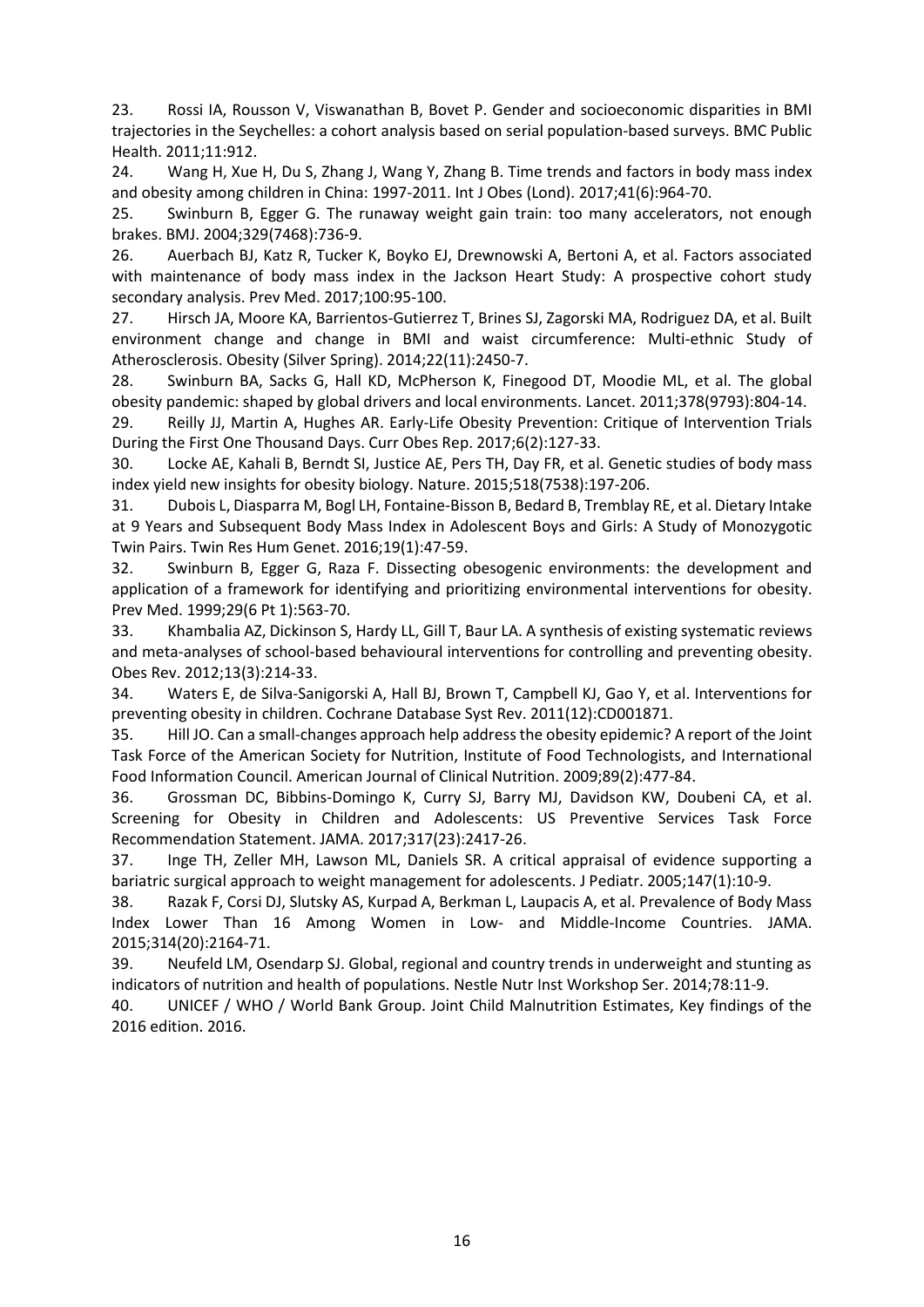|           |                |       |             |       |                |       |       |       |        | Participation  |        |          |      |  |  |
|-----------|----------------|-------|-------------|-------|----------------|-------|-------|-------|--------|----------------|--------|----------|------|--|--|
|           | C <sub>2</sub> | P4    |             |       | S <sub>1</sub> |       |       |       |        | All 4 grades   |        |          | rate |  |  |
|           | Boys           | Girls | <b>Boys</b> | Girls | Boys           | Girls | Boys  | Girls | Boys   | Girls          | Total  | Eligible | %    |  |  |
| 1998      | 379            | 341   | 345         | 314   | 405            | 393   | 443   | 383   | 1'572  | 1'431          | 3'003  | 6'161    | 48.7 |  |  |
| 1999      | 647            | 645   | 686         | 720   | 676            | 722   | 668   | 697   | 2'677  | 2'784          | 5'461  | 6'321    | 86.4 |  |  |
| 2000      | 447            | 421   | 557         | 553   | 366            | 346   | 423   | 513   | 1'793  | 1'833          | 3'626  | 6'465    | 56.1 |  |  |
| 2001      | 589            | 533   | 737         | 720   | 735            | 724   | 637   | 682   | 2'698  | 2'659          | 5'357  | 6'135    | 87.3 |  |  |
| 2002      | 616            | 563   | 580         | 577   | 769            | 777   | 569   | 662   | 2'534  | 2'579          | 5'113  | 6'269    | 81.6 |  |  |
| 2003      | 659            | 639   | 813         | 789   | 783            | 774   | 630   | 687   | 2'885  | 2'889          | 5'774  | 6'147    | 93.9 |  |  |
| 2004      | 631            | 571   | 759         | 709   | 494            | 512   | 551   | 605   | 2'435  | 2'397          | 4'832  | 5'761    | 83.9 |  |  |
| 2005      | 587            | 613   | 743         | 704   | 746            | 753   | 702   | 723   | 2'778  | 2'793<br>5'571 |        | 6'178    | 90.2 |  |  |
| 2006      | 580            | 576   | 676         | 617   | 760            | 752   | 727   | 732   | 2'743  | 2'677          | 5'420  | 6'178    | 87.7 |  |  |
| 2011      | 537            | 516   | 612         | 628   | 669            | 569   | 479   | 545   | 2'297  | 2'258          | 4'555  | 5'755    | 79.1 |  |  |
| 2012      | 611            | 574   | 652         | 596   | 479            | 564   | 601   | 643   | 2'343  | 2'377          | 4'720  | 5'799    | 81.4 |  |  |
| 2013      | 580            | 595   | 510         | 523   | 447            | 540   | 492   | 526   | 2'029  | 2'184          | 4'213  | 5'618    | 75.0 |  |  |
| 2014      | 637            | 619   | 641         | 652   | 511            | 578   | 474   | 475   | 2'263  | 2'324          | 4'587  | 5'866    | 78.2 |  |  |
| 2015      | 623            | 580   | 600         | 544   | 540            | 587   | 337   | 406   | 2'100  | 2'117          | 4'217  | 5'765    | 73.1 |  |  |
| 2016      | 593            | 607   | 632         | 637   | 380            | 401   | 217   | 271   | 1'822  | 1'916          | 3'738  | 5'845    | 64.0 |  |  |
| Total     | 8'716          | 8'393 | 9'543       | 9'283 | 8'760          | 8'992 | 7'950 | 8'550 | 34'969 | 35'218         | 70'187 | 90'263   | 77.8 |  |  |
|           |                |       |             |       |                |       |       |       |        |                |        |          |      |  |  |
| Weight    | 19.5           | 19.2  | 9,543       | 31.2  | 43.7           | 47.2  | 58.1  | 55.3  |        |                |        |          |      |  |  |
| SD        | 3.8            | 3.8   | 30.5        | 8.4   | 12.4           | 12.5  | 13.0  | 12.9  |        |                |        |          |      |  |  |
| Height    | 112.8          | 112.1 | 114.1       | 6.7   | 129.0          | 154.6 | 169.4 | 160.6 |        |                |        |          |      |  |  |
| <b>SD</b> | 5.6            | 5.6   | 6.4         | 114.3 | 8.5            | 7.2   | 7.6   | 6.3   |        |                |        |          |      |  |  |
| Age       | 5.4            | 5.4   | 9.2         | 9.2   | 12.5           | 12.5  | 15.5  | 15.4  |        |                |        |          |      |  |  |
| <b>SD</b> | 0.4            | 0.4   | 0.4         | 0.4   | 0.4            | 0.4   | 0.5   | 0.5   |        |                |        |          |      |  |  |

**Table 1:** Participants according to sex, school grade and calendar year, and overall mean age and height by sex and grade